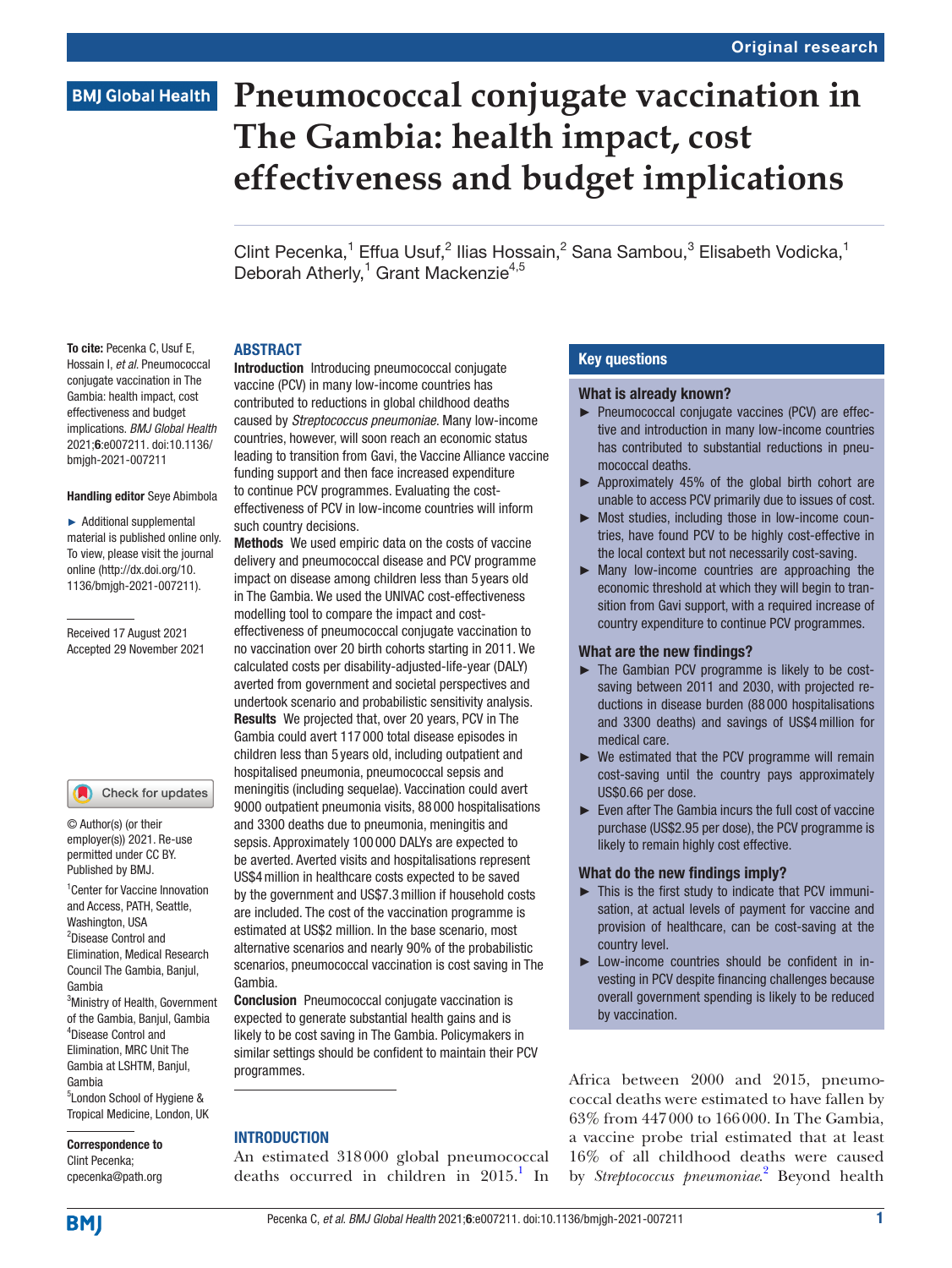implications, treating pneumonia and other pneumococcal diseases can be costly to families and health facilities. In The Gambia, each outpatient visit costs society more than US\$10 with hospitalisation costs typically exceeding US\$100.<sup>[3](#page-9-2)</sup> These are substantial costs in a country with a Gross National Income (GNI) per capita of US\$750 per year. $4$ 

The introduction of pneumococcal conjugate vaccines (PCV) in many low-income countries is one of the major reasons for the global progress against pneumococcal disease. The Gambia introduced seven-valent PCV (PCV7) in 2009, which was later replaced by PCV13 in 2011. Population-based surveillance from 2008 to 2017 in the Basse Health and Demographic Surveillance System (Basse HDSS) in rural Gambia compared disease incidence before and after PCV introduction. $5-7$  The incidence of invasive pneumococcal disease in children younger than 5years of age declined by 80%, from 184 to 38 cases per 100000 person-years and pneumonia hospitalisation declined by 27%, from 43 to 32 cases per 1000 person-years. [8](#page-9-5) Empiric data on the impact of PCV programmes in Africa are also available from Kenya as well as other countries around the world. $910$ To date, 60 low-income and middle-income countries have introduced PCV into their national immunisation programmes with support from Gavi, the Vaccine Alliance (Gavi).<sup>[11](#page-9-7)</sup> Many cost-effectiveness studies have demonstrated the value of PCV vaccination.<sup>12–14</sup> Only a few of these studies, however, address cost-effectiveness in low-income countries. $15-18$  These studies in Kenya, Uganda, Ethiopia and The Gambia have projected that PCV will be a cost-effective health investment, even under very different pricing assumptions and willingness to pay thresholds. Local costing data for these studies, however, were limited and vaccine impact was based on assumptions and modelling rather than observed data. A study from Kenya based on the observed impact of PCV and including local costing data also concluded that continuing PCV was cost-effective, even after transition from Gavi support.<sup>[19](#page-9-10)</sup>

Many African countries have introduced PCV with the support of Gavi and its pneumococcal Advance Market Commitment (AMC), which reduces the price of PCVs. Gavi's cofinancing policy stipulates that initial selffinancing countries pay US\$0.20 per dose of PCV while Gavi pays the balance of the full price, which is currently between US\$2.00 and US\$3.30 depending on the product. $20\frac{2}{1}$  Over time, as income per capita increases, countries transition from an initial self-financing phase to preparatory transition, accelerated transition, and, finally, the fully self-financing phase. At each stage, countries pay a larger share of the full AMC price and, on reaching the fully self-financing phase, pay 100% of the AMC price. Each country that has introduced PCV vaccination faces decisions on whether and how to increase spending on PCV to maintain their programmes as they transition from Gavi support. Economic considerations may have influenced decisions by India, Sri Lanka,

Timor-Leste and Vietnam not to introduce PCV, even though they are eligible to self-finance the AMC price. $2^2$ 

Given the importance of economic considerations in PCV policy decisions in low-income countries, local costeffectiveness data are needed. We aimed to evaluate the cost-effectiveness and budget implications of PCV in The Gambia using locally observed programme impact, cost of illness, and vaccine programme cost data.

#### **METHODS**

#### Modelling approach

The estimated health impact of PCV was based on the observed vaccine impact in The Gambia.<sup>[8](#page-9-5)</sup> The UNIVAC model framework (V.1.3.7) was then used to estimate the impact and cost-effectiveness of PCV at the national level under different vaccine pricing scenarios, and different assumptions about the underlying burden of disease. Model inputs included disease burden, healthcare utilisation and costs, as well as vaccine cost, coverage and the observed impact of PCV. UNIVAC is a proportionate outcomes model that, along with its predecessor (TRIVAC), has been widely used. The most recent model version is available online.<sup>[23](#page-9-13)</sup>

This analysis examines the impact of PCV introduction in The Gambia compared with an alternative of no pneumococcal vaccination from 2011 to 2030. We make this comparison to demonstrate the current vaccination programme's health impact and cost effectiveness to inform local and regional policymakers of the value of this investment. We modelled vaccination in 20 consecutive birth cohorts and project health and cost outcomes for each cohort over a 5-year period, though some longer-term sequelae costs were included for 10years. Modelling vaccination over 20 birth cohorts allowed us to examine the benefits over the foreseeable life of the programme and its anticipated costs to The Gambia. The Gambia's GNI per capita is US\$750 in 2019 and faces global economic headwinds due to a pandemic.<sup>[4](#page-9-3)</sup> The Gavi transition policy currently requires the average GNI per capita to exceed US\$1036 over 3 years before The Gambia will dramatically increase its contributions to vaccine purchases.<sup>4 20</sup> We include a scenario, however, to examine this possibility. Though treatment costs for young children in The Gambia are fully funded by the government, this study evaluates costs from both the government and societal perspectives. We examine government and household costs so we have a more comprehensive picture of vaccination programme impact, including household expenses that occur prior to facility attendance, at the facility, and after discharge.

In addition to the cost of the vaccination programme and the cost of care averted, primary outcomes of interest were cases, outpatient visits, inpatient hospitalisations, deaths and disability-adjusted life years (DALYs) averted by the PCV programme. DALYs are utilised in this analysis given their preponderance in economic evaluations in low-income and middle-income countries. We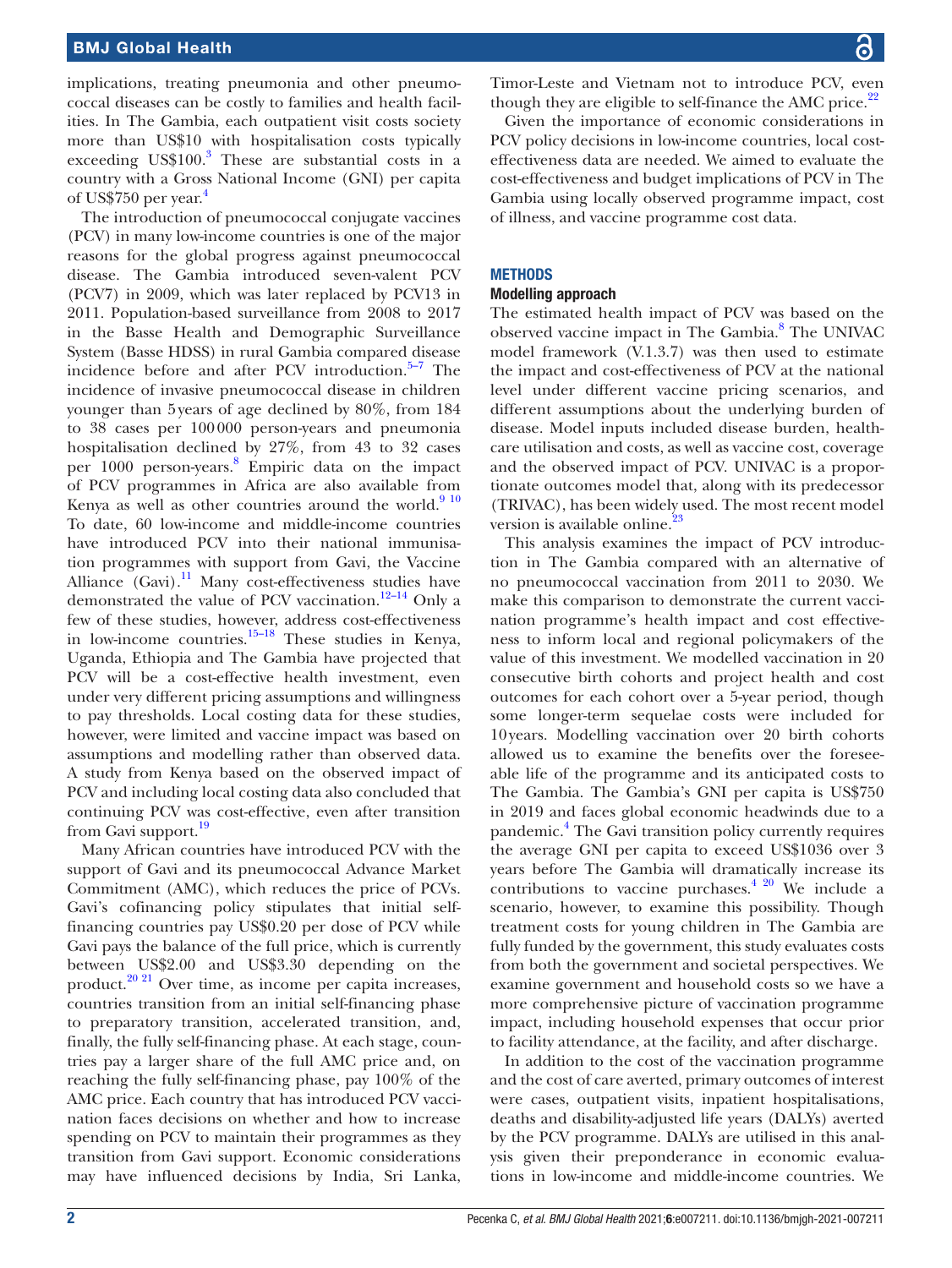examined these outcomes and the costs for non-severe outpatient pneumonia (all-cause), severe inpatient pneumonia (all-cause), pneumococcal sepsis and pneumococcal meningitis. We assumed non-severe pneumonia resulted in outpatient visits followed by recovery while severe pneumonia resulted in inpatient hospitalisation followed by recovery or death. Pneumococcal sepsis resulted in inpatient hospitalisation followed by recovery or death while pneumococcal meningitis resulted in inpatient hospitalisation followed by recovery with or without sequelae or death. Meningitis sequelae were modelled as neurological sequelae that impairs daily function, which is the most commonly observed condition following meningitis in The Gambia. All cases were included in modelled outcomes while costs were only applied to cases that sought care. A model schematic is available in the appendices.

Both costs and DALYs were discounted at 3% per year.<sup>[24](#page-9-14)</sup> Cost data were adjusted to 2017 US\$ by reconverting back to Gambian Dalasis in the currency year in which data were collected, adjusting for inflation based on the Gambian consumer price index and then adjusting back to  $2017 \text{ US}$ \$.<sup>25</sup> Currency conversions were made using official exchange rates per the World Bank.[25](#page-9-15)

#### Burden of disease and health service utilisation

We modelled burden of disease and health services utilisation associated with non-severe pneumonia, severe pneumonia, pneumococcal sepsis and pneumococcal meningitis (including sequelae). For each category, we estimated numbers of cases, outpatient visits, inpatient hospitalisations and deaths. Deaths were not attributed to non-severe pneumonia or meningitis sequelae in our model. Disease incidence before and after the introduction of PCV was derived from passive population-based surveillance for pneumonia, sepsis and meningitis in the Basse HDSS from  $2008$  $2008$  to  $2017.8$  Surveillance only captured those individuals that sought treatment and, thus, was an underestimate of total disease burden. Therefore, we calculated the total disease burden assuming that a percentage of non-severe pneumonia, severe pneumonia, pneumococcal sepsis and pneumococcal meningitis cases went unreported and did not access care. We estimated total disease burden by scaling disease incidence data by the inverse of the access to care rate for each clinical category. Access to care for each clinical category was calculated assuming constant disease incidence in the population but decreased access with greater distance to the nearest health facility. $26$ Disease incidence for each clinical category was calculated in five strata of distance from the nearest health facility. Access to care ratios for each distance stratum was calculated relative to the incidence in the stratum nearest to health facilities. Overall access to care for each clinical category was a population-weighted sum of the stratum level ratios.<sup>[27](#page-9-17)</sup> Access to care varied by disease category. We estimated that care was sought in 75% of cases of nonsevere pneumonia, 82% of severe pneumonia cases, 94%

of pneumococcal sepsis cases and 82% of pneumococcal meningitis cases. We applied the observed hospital case fatality rate for severe pneumonia (3.7%) to 82% of cases that reach the facility.<sup>[7](#page-9-18)</sup> We applied a conservative 5% case fatality rate to severe cases that did not reach the facility. We used local data estimating case fatality for hospitalised cases of meningitis (33%) and sepsis  $(8.1\%)$  $(8.1\%)$  $(8.1\%)$ .<sup>8</sup> In the base case, we conservatively assumed the same case fatality rate for cases of meningitis or sepsis that did not seek treatment. Fifty-five percent of surviving meningitis cases resulted in neurological sequelae.<sup>[3](#page-9-2)</sup> The age distribution of disease for non-severe pneumonia, severe pneumonia, meningitis and sepsis was defined based on hospital surveillance data linked to child age.<sup>8</sup> Burden of disease data were varied in alternative scenarios in accordance with CIs from the surveillance data. DALY weights for each disease outcome were taken from the 2016 Global Burden of Disease study and ranged from 0.051 for nonsevere pneumonia to  $0.402$  for meningitis sequelae.<sup>[27](#page-9-17)</sup> The duration of illness was assumed to range from 6days for non-severe pneumonia to 10 years for meningitis sequelae. Detailed burden of disease inputs are displayed in [table](#page-3-0) 1.

#### Vaccine coverage

In The Gambia, PCV is scheduled at 2, 3 and 4months of age. Coverage and vaccination timeliness data derive from a recent analysis evaluating The Gambia's Expanded Programme on Immunisation and range from 97.8% for diphtheria/tetanus/pertussis vaccine (DTP1)/PCV1 to 92.3% for DTP3/PCV3.[28](#page-9-19) Coverage was assumed constant throughout the period of analysis.

#### Programmatic impact on disease

The impact of PCV introduction was estimated from 10 years of population-based surveillance (from 2008 until  $2017$ ) in the Basse HDSS. $8$  Programme impact was calculated dividing the incidence of disease in the final 2years by the incidence in the first 2years of surveillance. Using the final 2years of surveillance, data mitigated potential concerns about transitory impact on disease. These data are described in detail elsewhere.<sup>[8](#page-9-5)</sup> We calculated programme impact separately for non-severe pneumonia, severe pneumonia, pneumococcal sepsis and pneumococcal meningitis. The respective impact on disease was 5% (95% CI: 1 to 9), 27% (95% CI: 22 to 31), 95% (95% CI: 9 to 99) and 84% (95% CI: 75 to 89). Due to the design of the study, we used population level impact values over the first 5 years of life. $\delta$ 

#### Vaccine programme costs

The Gambia cofinances PCV at US\$0.20 per dose including an additional 5% increase in quantities due to wastage.<sup>20 29</sup> In addition to vaccine costs, we estimated the incremental system cost per dose delivered to be US\$0.33 based on data previously collected in The Gambia.<sup>[3](#page-9-2)</sup> These per dose system costs included both recurrent costs and capital costs. Recurrent costs included labour,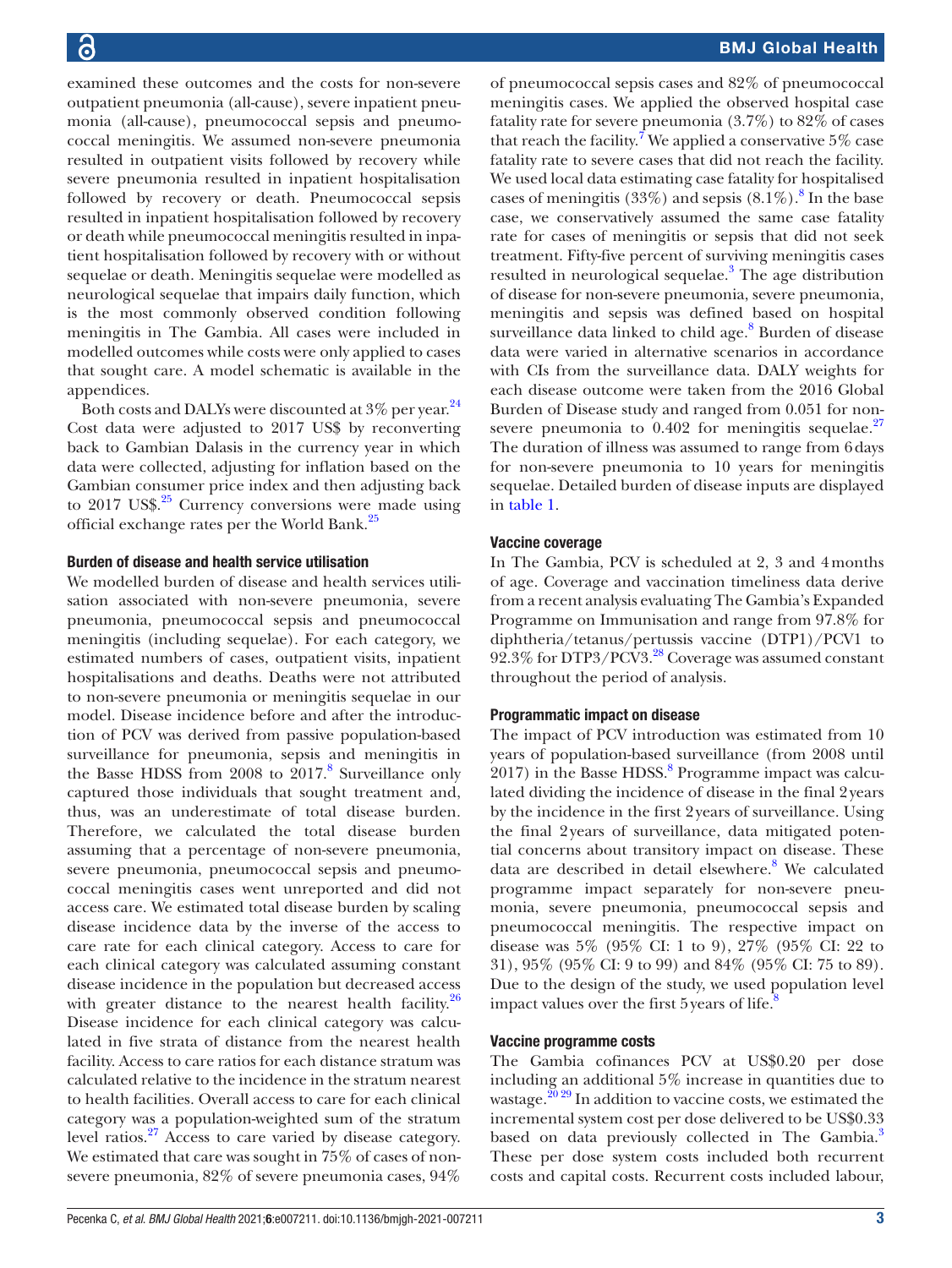# BMJ Global Health

<span id="page-3-0"></span>

| Input parameters for disease burden<br><b>Table 1</b>          |                 |                   |             |                |
|----------------------------------------------------------------|-----------------|-------------------|-------------|----------------|
|                                                                |                 | <b>Scenarios</b>  |             |                |
| <b>Parameter</b>                                               | <b>Estimate</b> | Low               | <b>High</b> | Source/s       |
| Annual incidence per 100000 age<5 years                        |                 |                   |             |                |
| Non-severe pneumonia cases                                     | 2623.5          | 2361.3            | 2905.5      | 8 2 6          |
| Non-severe pneumonia outpatient visits                         | 1967.6          | 1705.0            | 2230.0      | 8              |
| Severe pneumonia cases                                         | 4313.9          | 3992.1            | 4655.5      | 8 2 6          |
| Severe pneumonia hospitalisations                              | 3537.4          | 3106.0            | 3969.0      | 8              |
| Pneumonia deaths                                               | 168.7           | 83.58             | 337.32      | 8              |
| Pneumococcal meningitis cases                                  | 14.7            | 2.2               | 37.0        | 8 2 6          |
| Pneumococcal meningitis hospitalisations                       | 12.1            | 1.8               | 30.3        | 8              |
| Pneumococcal meningitis deaths                                 | 4.6             | 0.7               | 11.4        | 8              |
| Pneumococcal meningitis sequelae cases                         | 8.1             | 1.2               | 20.3        | 3              |
| Pneumococcal sepsis cases                                      | 154.8           | 110.5             | 211.0       | 8 2 6          |
| Pneumococcal sepsis hospitalisations                           | 145.5           | 103.9             | 198.4       | 8              |
| Pneumococcal sepsis deaths                                     | 12.8            | 6.4               | 25.6        | 8              |
| Disability weight for DALY calculations                        |                 |                   |             |                |
| Non-severe pneumonia                                           | 5.1%            |                   |             | 27             |
| Severe pneumonia                                               | 13.3%           |                   |             | 27             |
| Pneumococcal meningitis                                        | 13.3%           |                   |             | 27             |
| Pneumococcal meningitis sequelae                               | 40.2%           |                   |             | 27             |
| Sepsis                                                         | 13.3%           |                   |             | 27             |
| Mean duration of illness (in days)                             |                 |                   |             |                |
| Non-severe pneumonia                                           | 6               |                   |             | Assumption     |
| Severe pneumonia                                               | 9               |                   |             | Assumption     |
| Pneumococcal meningitis                                        | 13              |                   |             | Assumption     |
| Pneumococcal meningitis sequelae                               | 10 years        |                   |             | Assumption     |
| Pneumococcal sepsis                                            | 10              |                   |             | Assumption     |
| Age distribution of non-severe pneumonia cases                 |                 |                   |             |                |
| $<$ 6 months                                                   | 22%             |                   |             | 8              |
| <12 months                                                     | 56%             |                   |             | 8              |
| $<$ 24 months                                                  | 90%             |                   |             | 8              |
| <36 months                                                     | 93%             |                   |             | 8              |
| <48 months                                                     | 97%             |                   |             | $\bf{8}$       |
| <59 months                                                     | 100%            |                   |             | $\bf{8}$       |
| Age distribution of severe pneumonia cases                     |                 |                   |             |                |
| $<$ 6 months                                                   | 24%             | $\qquad \qquad -$ |             | 8              |
| $<$ 12 months                                                  | 60%             |                   |             | $\overline{8}$ |
| <24 months                                                     | 90%             |                   |             | 8              |
| <36 months                                                     | 93%             |                   |             | 8              |
| $<$ 48 m:                                                      | 97%             |                   |             | 8              |
| $<$ 59 $m$ :                                                   | 100%            |                   |             | 8              |
| Age distribution of pneumococcal meningitis cases and sequelae |                 |                   |             |                |
| $<$ 6 months                                                   | 16%             |                   |             | $\bf{8}$       |
| <12 months                                                     | 41%             |                   |             | 8              |
| <24 months                                                     | 81%             |                   |             | 8              |
| <36 months                                                     | 88%             |                   |             | 8              |
|                                                                |                 |                   |             |                |

Continued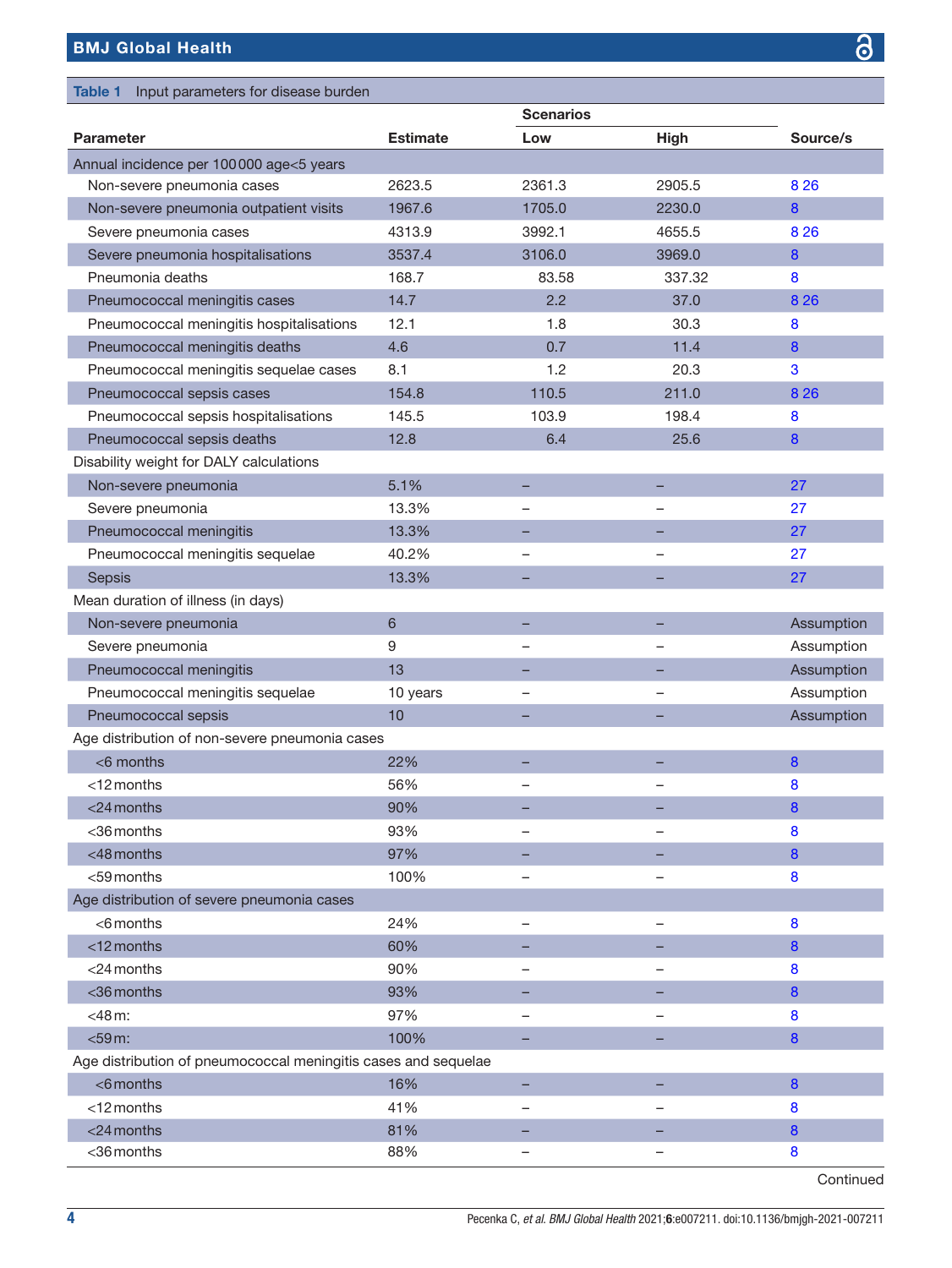| <b>Table 1</b><br>Continued                   |                 |                  |             |          |  |
|-----------------------------------------------|-----------------|------------------|-------------|----------|--|
|                                               |                 | <b>Scenarios</b> |             |          |  |
| <b>Parameter</b>                              | <b>Estimate</b> | Low              | <b>High</b> | Source/s |  |
| $<$ 48 months                                 | 94%             |                  |             | 8        |  |
| $<$ 59 months                                 | 100%            |                  |             | 8        |  |
| Age distribution of pneumococcal sepsis cases |                 |                  |             |          |  |
| $<$ 6 months                                  | 16%             |                  |             | 8        |  |
| $<$ 12 months                                 | 41%             |                  |             | 8        |  |
| $<$ 24 months                                 | 81%             |                  |             | 8        |  |
| $<$ 36 months                                 | 88%             |                  |             | 8        |  |
| $<$ 48 months                                 | 94%             |                  |             | 8        |  |
| $<$ 59 months                                 | 100%            |                  |             | 8        |  |

DALY, disability-adjusted-life-year.

syringes, safety boxes, cold storage operation and transport. Annual capital costs were obtained by annualising over a 20-year time horizon. Capital costs included cold storage, waste management, training, social mobilisation, stationery and monitoring. Per dose calculations were based on overall system costs and the number of fully immunised children.

#### Health service costs

Treatment cost data were provided by Usuf *et al*. [3](#page-9-2) Children under 5years of age participated in the study. Inpatient and outpatient treatment costs were reported for severe and non-severe pneumonia, pneumococcal sepsis and bacterial meningitis. Costs for non-severe pneumonia cases were considered as outpatient care and costs for severe pneumonia cases were considered as inpatient care. All sepsis and meningitis cases were assumed to

require inpatient care. Costs associated with meningitis sequelae were calculated to occur annually for 10 years based on Usuf *et al*. [3](#page-9-2) While treatment is free to children in The Gambia, household costs can still be a burden and were included. Cost categories included staff, clinical consumables, drugs, intravenous fluids, oxygen therapy and hospital (hotel) costs. Costs to the household included prefacility pharmacy costs, traditional healers, transport, meals for family/visitors and lost time. We assumed that meningitis sequelae and disability costs of US\$45 per year were borne by the household.<sup>[3](#page-9-2)</sup> Detailed cost data are reported in [table](#page-4-0) 2.

#### Alternative scenarios

The base case scenario included the best available data inputs, including local vaccine impact, cost of illness and cost of delivery estimates. To assess the robustness

<span id="page-4-0"></span>

| Input parameters for health service costs (2017 US\$)<br>Table 2 |                 |                  |             |          |  |
|------------------------------------------------------------------|-----------------|------------------|-------------|----------|--|
|                                                                  |                 | <b>Scenarios</b> |             |          |  |
| <b>Parameter</b>                                                 | <b>Estimate</b> | Low              | <b>High</b> | Source/s |  |
| Health service costs                                             |                 |                  |             |          |  |
| Government cost per outpatient pneumonia<br>visit                | \$6.82          | \$3.68           | \$7.45      | 3        |  |
| Societal cost per outpatient pneumonia visit                     | \$13.82         | \$5.74           | \$16.42     | 3        |  |
| Government cost per pneumonia<br>hospitalisation                 | \$57.44         | \$34.29          | \$64.89     | 3        |  |
| Societal cost per pneumonia hospitalisation                      | \$97.48         | \$56.55          | \$116.42    | 3        |  |
| Government cost per bacterial meningitis<br>hospitalisation      | \$110.94        | \$67.05          | \$124.68    | 3        |  |
| Societal cost per bacterial meningitis<br>hospitalisation        | \$152.86        | \$105.83         | \$209.32    | 3        |  |
| Government cost per pneumococcal sepsis<br>hospitalisation       | \$77.73         | \$44.97          | \$106.64    | 3        |  |
| Societal cost per pneumococcal sepsis<br>hospitalisation         | \$128.99        | \$66.70          | \$173.78    | 3        |  |
| Annual societal cost per bacterial meningitis<br>sequelae        | \$44.88         | \$0              | \$44.88     | 3        |  |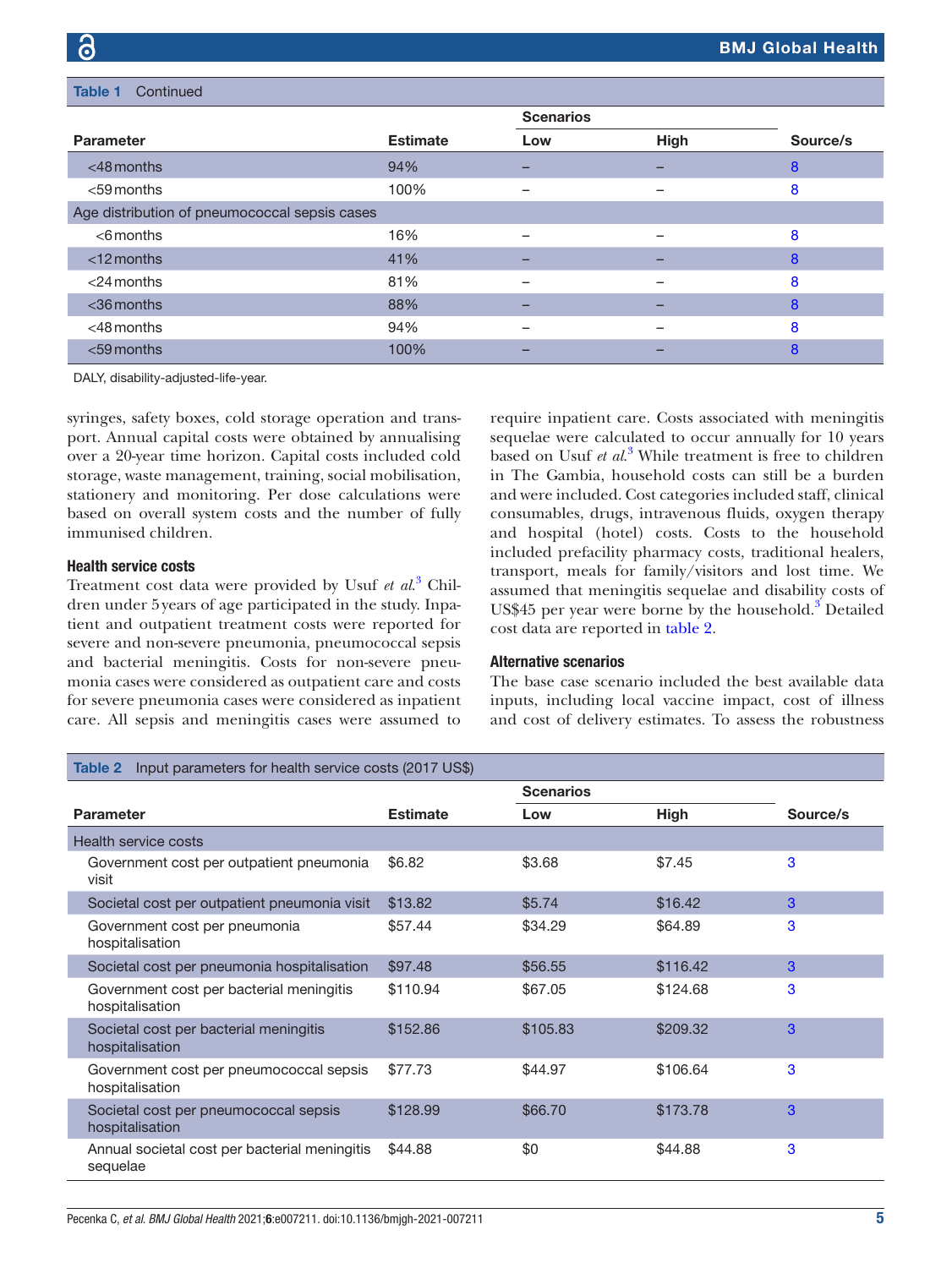<span id="page-5-0"></span>

| Table 3 Health and economic outcomes among 20 cohorts vaccinated over 2011-2030 (2017 US\$) |            |                     |                |  |
|---------------------------------------------------------------------------------------------|------------|---------------------|----------------|--|
|                                                                                             | No vaccine | <b>With vaccine</b> | <b>Averted</b> |  |
| <b>Total cases</b>                                                                          | 573685     | 456962              | 116724         |  |
| Total non-severe pneumonia cases                                                            | 211532     | 200955              | 10577          |  |
| Total severe pneumonia cases                                                                | 347831     | 253917              | 93914          |  |
| Total pneumococcal meningitis cases                                                         | 1189       | 59                  | 1129           |  |
| Total pneumococcal meningitis sequelae                                                      | 654        | 33                  | 621            |  |
| Total pneumococcal sepsis cases                                                             | 12480      | 1997                | 10483          |  |
| <b>Total outpatient visits</b>                                                              | 159303     | 150479              | 8554           |  |
| <b>Total hospitalisations</b>                                                               | 297927     | 210138              | 87789          |  |
| Total pneumonia hospitalisations                                                            | 285222     | 208212              | 77010          |  |
| Total pneumococcal meningitis hospitalisations                                              | 975        | 49                  | 926            |  |
| Total pneumococcal sepsis hospitalisations                                                  | 11730      | 1877                | 9854           |  |
| <b>Total deaths</b>                                                                         | 13633      | 9186                | 3336           |  |
| Total pneumonia deaths                                                                      | 12355      | 9019                | 3336           |  |
| Total pneumococcal meningitis deaths                                                        | 338        | 17                  | 321            |  |
| Total pneumococcal sepsis deaths                                                            | 940        | 150                 | 790            |  |
| <b>DALYs (discounted)</b>                                                                   | 290587     | 194837              | 95750          |  |
| Total government healthcare costs                                                           |            |                     |                |  |
| (discounted)                                                                                | \$13696698 | \$9739493           | \$3957205      |  |
| Total outpatient visit costs                                                                | \$801121   | \$761065            | \$40056        |  |
| Total hospitalisation costs                                                                 | \$12895577 | \$8978428           | \$3917149      |  |
| <b>Total societal healthcare costs</b>                                                      |            |                     |                |  |
| (discounted)                                                                                | \$24068433 | \$16804536          | \$7263897      |  |
| Total outpatient visit costs                                                                | \$2234169  | \$15727762          | \$661407       |  |
| <b>Total hospitalisation costs</b>                                                          | \$21834264 | \$15231774          | \$6602490      |  |

DALY, disability-adjusted-life-year.

of our results, we conducted scenario analyses adjusting key input parameters. Parameters were selected based on their potential influence on the results or perceived uncertainty. The additional scenarios included upper and lower bounds of disease incidence for each disease category. Variation in disease incidence translated to increases or decreases in outpatient visits, hospitalisations and deaths. We then examined scenarios with lower and higher treatment seeking rates by reducing or increasing baseline rates for each disease category by 10 percentage points or up to a maximum of 100%. To further explore the impact of burden on our results, we halved and doubled baseline case fatality rates. We also examined a decrease in the impact of the PCV programme for each endpoint based on the CIs of the impact study.<sup>[8](#page-9-5)</sup> We examined a higher vaccine price of US\$2.95 reflecting the price Gavi paid for the four-dose presentation of PCV used in The Gambia and separately modelled a scenario in which The Gambia transitions from initial selffinancing to preparatory transition and begins incurring additional vaccine costs in  $2025$ ;  $^{21}$  a per dose systems cost of US\$1.40 based the highest incremental cost for PCV delivery in a low-income country $30$  and a 25% increase and decrease in health service costs. Upper and lower

bounds for alternative scenarios are included in [tables](#page-3-0) 1 [and 2](#page-3-0).

We also conducted a probabilistic sensitivity analysis (PSA) with 1000 runs. Parameters included in the PSA included population, disease burden parameters for each outcome including incidence, cases, hospitalisations, deaths as relevant, illness duration, vaccine impact, treatment costs, incremental delivery costs and wastage. [Online supplemental](https://dx.doi.org/10.1136/bmjgh-2021-007211) [appendix table 1A](https://dx.doi.org/10.1136/bmjgh-2021-007211) in the appendix details the parameters, ranges, distributions and sources.

#### Ethical considerations

The Gambia Government/Medical Research Council Joint Ethics Committee (GG/MRC [EC) approved the surveillance study (number 1087). Parents or guardians gave written informed consent for all surveillance procedures. The economic burden of disease study was approved by the GG/MRC JEC (number 1211) and the PATH Research Ethics Committee (HS 560). Parents or guardians gave written informed consent for questionnaires associated with costs of pneumococcal disease.

#### Patient and public involvement

A public meeting was held in Basse to present the beginning of the surveillance study. In 2011,a series of four village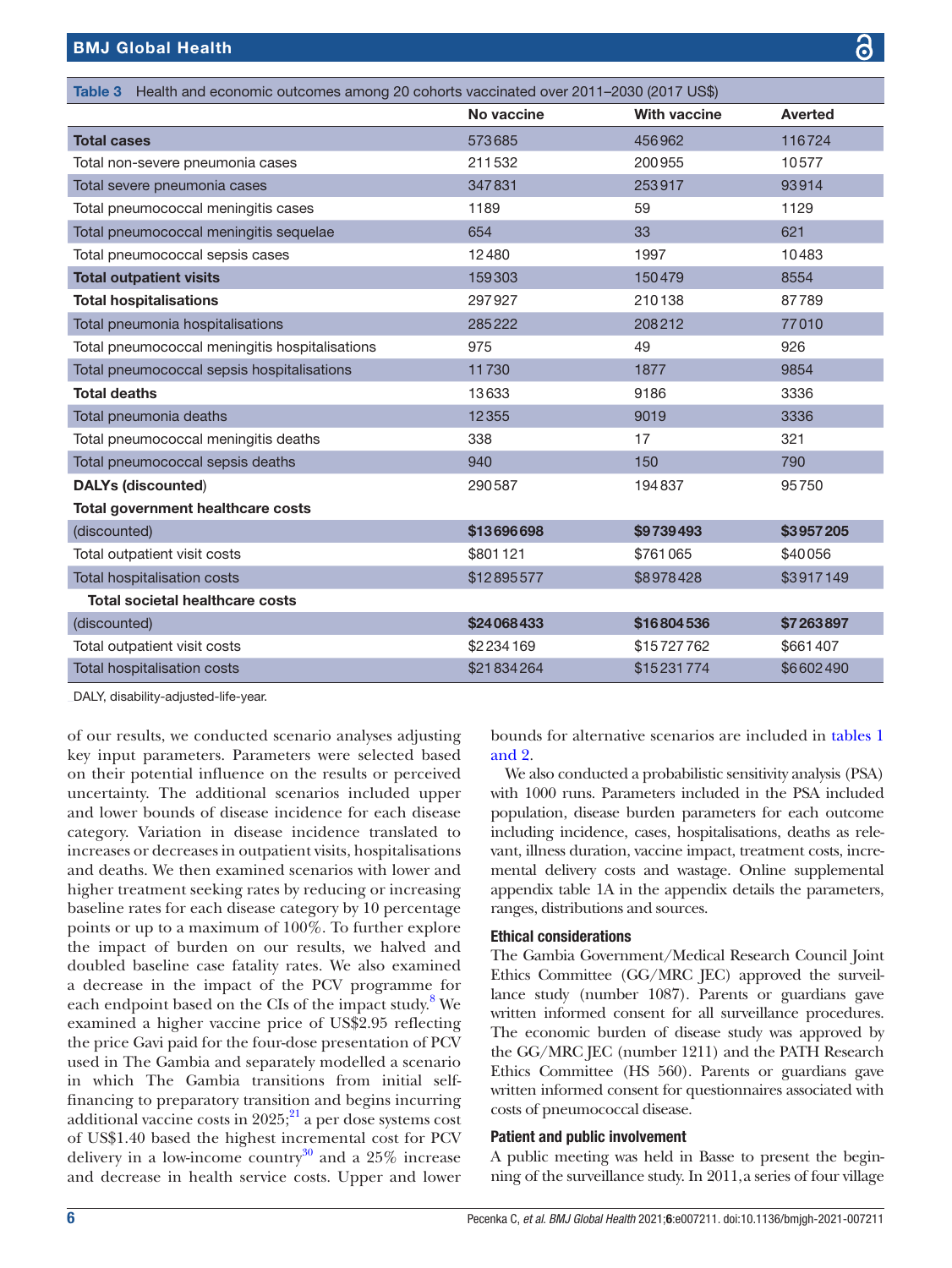meetings were held throughout the study area to facilitate discussion and awareness of the study. The study design and outcome measures did not involve public involvement. Dissemination of results involved information delivered by radio, five community meetings and a joint press conference with the Ministry of Health.

#### **RESULTS**

#### Base case scenario

Compared with no vaccination, we estimated that the use of PCV in The Gambia between 2011 and 2030 would avert 117000 total disease episodes including non-severe and severe pneumonia, pneumococcal sepsis and pneumococcal meningitis and its sequelae. We estimated that the PCV programme would avert 9000 outpatient pneumonia visits and 88000 total hospitalisations due to pneumonia, pneumococcal sepsis and pneumococcal meningitis. The PCV programme is estimated to avert more than 3300 deaths from pneumonia, pneumococcal sepsis and pneumococcal meningitis over this period. Nearly 100000 DALYs are expected to be averted.

Averting outpatient and inpatient medical visits is estimated to reduce the cost of medical care from the government perspective by nearly US\$4million over the period compared with no vaccination. If we include costs incurred by households, the total societal cost of care averted totals nearly US\$7.3million. Conversely, the additional costs of the vaccine programme are nearly US\$2million over the period. Approximately 40% of the costs of the vaccine programme are attributable to PCV and supplies, whereas 60% of the costs are associated with delivery. In the base case scenario, the government cost savings attributable to averted disease exceed vaccine programme costs by nearly US\$2million indicating that the PCV programme is cost saving in The Gambia. [Table](#page-5-0) 3 contains details of health and economic outcomes.

In addition to the discounted outcomes discussed above, it is useful to examine undiscounted financial outcomes to inform budgets. [Figure](#page-6-0) 1 displays the annual cost of the vaccine programme (positive values) and the costs of care averted (negative values) across the 20-year duration of the analysis. The undiscounted annual cost of the vaccine programme is approximately US\$130000 on average. Incorporating cost savings to the government from averted outpatient visits and hospitalisations, however, results in net savings of approximately US\$140000 per year on average.

#### Alternative scenarios

[Figure](#page-7-0) 2 illustrates how changes in key input parameters influence the ICER. Most of the scenarios we examined resulted in no change to the primary finding that the PCV programme in The Gambia was likely to be cost saving over a 20-year period. If The Gambia was to take full responsibility for the cost of PCV, however, the vaccination programme would no longer be cost saving. In this scenario, the cost/DALY averted would be US\$91 from the government perspective and US\$56 from the societal perspective. From the government perspective, the vaccine programme remains cost saving until the PCV copayment exceeds US\$0.66 per dose. In another scenario with higher delivery costs, the vaccine programme would no longer be cost saving from the government perspective (US\$19/DALY averted) but would remain cost saving from the societal perspective. The PCV programme is estimated to be cost saving in The Gambia in all other scenarios that examined earlier advancement to Gavi's preparatory transition phase, higher or lower disease



<span id="page-6-0"></span>Figure 1 Budget implications (base case scenario from the government perspective, all figures undiscounted). Vaccine programme costs are positive and thus above the horizontal axis representing budget neutrality. Outpatient and hospitalisation costs averted are represented below the horizontal axis. Outpatient visit costs averted are not visible due to small magnitude.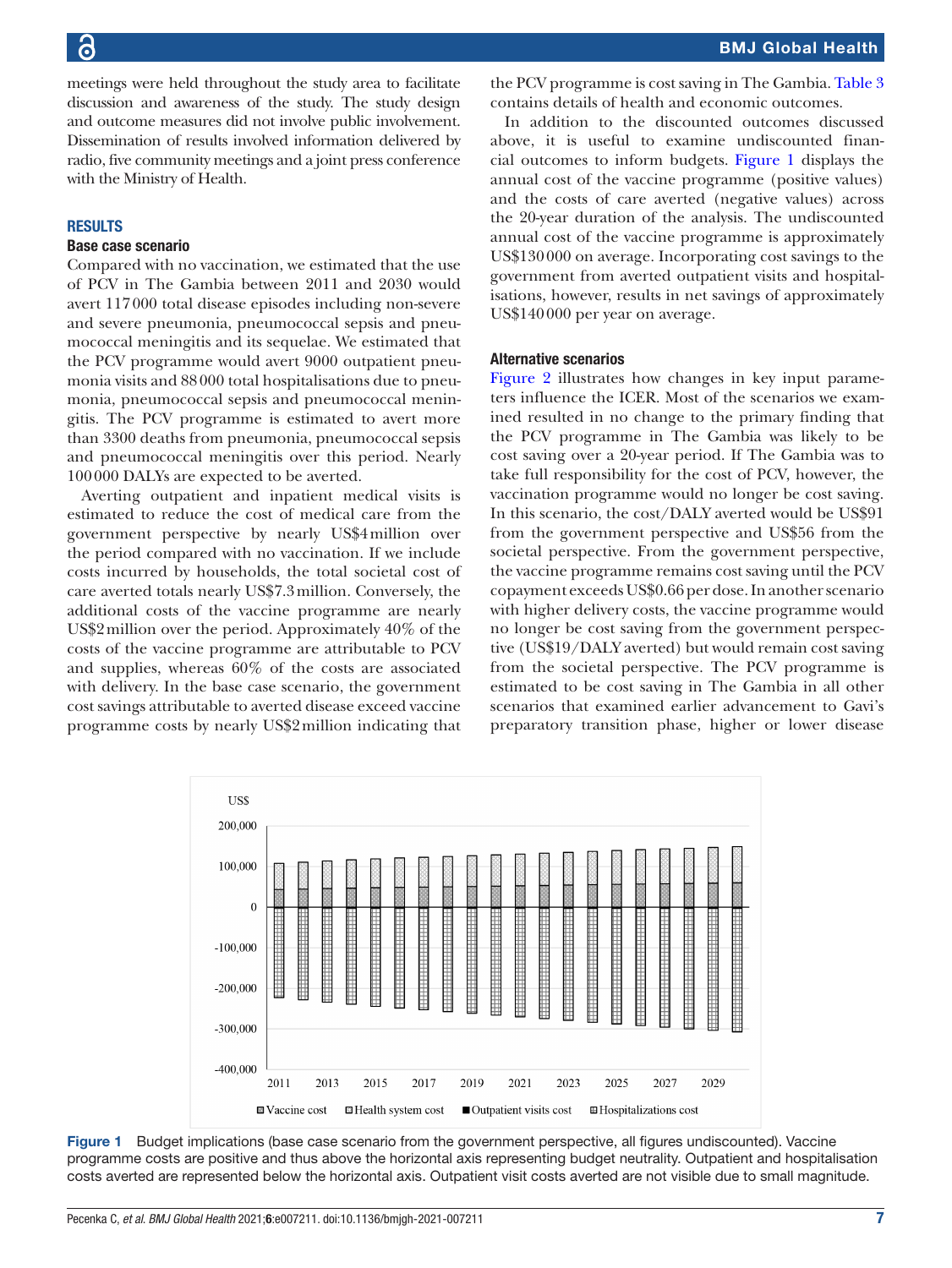

Figure 2 Scenario analysis results: cost per DALY averted in US\$ (costs and benefits discounted). DALY, disability-adjustedlife-year.

incidence, higher or lower case fatality rates, higher or lower treatment seeking rates, treatment costs or lower vaccine impact. [online supplemental appendix](https://dx.doi.org/10.1136/bmjgh-2021-007211)  [figures 1A, 2A, and 3A](https://dx.doi.org/10.1136/bmjgh-2021-007211) in the appendix examine annual programme costs and savings for scenarios in which The Gambia pays the full vaccine price, transitions to preparatory transition in 2025 or incurs higher delivery costs.

The PSA results in findings similar to the alternative scenarios. From a government perspective, 891 of 1000 runs resulted in vaccination being cost saving in The Gambia. All runs found vaccination to be cost saving from the societal perspective. Scatter plots and a costeffectiveness acceptability curve are in the appendix as [online supplemental appendix figure 5A, 6A and 7A.](https://dx.doi.org/10.1136/bmjgh-2021-007211)

#### **DISCUSSION**

To the best of our knowledge, this is the first study to indicate that PCV immunisation, at actual levels of payment for vaccine, can be cost saving at the country level. We used local empiric data on the impact of the Gambian PCV programme, economic burden of disease and immunisation programme costs, and found that the introduction of PCV at the Gavi copayment cost of US\$0.20 per dose would result in overall government cost savings of US\$4million over 20 years. This is some of the strongest evidence of the impact of PCV immunisation and demonstrates the success achieved by one country—giving reassurance to other low-income countries with per capita GNI in the lowest Gavi category.

This analysis demonstrates that the PCV programme is projected to avert a substantial health and economic burden of disease in The Gambia. Our finding, that under most scenarios, the PCV programme is likely to be cost saving, means that the country is projected to experience reduced disease burden (88000 hospitalisations and 3300 deaths) and also save economic resources (US\$4million in costs of medical care). Our estimates suggest that the

<span id="page-7-0"></span>PCV programme (costing US\$2million) will remain cost saving for The Gambia until the country pays approximately US\$0.66 per dose. The Gambia's current GNI per capita is US\$750 and, over the 20-year time horizon of our study, is highly unlikely to increase to become ≥US\$1036 when the Gavi copayment would begin to increase. Even after The Gambia incurs the full cost of vaccine purchase when GNI per capita is >US\$1580, however, the vaccine programme is likely to remain highly cost effective.

In terms of cost effectiveness, our analysis corroborates the existing literature that demonstrates PCV to be cost-effective in low-income and middle-income countries[.12 19](#page-9-8) Furthermore, the results suggest that PCV may be a better buy than indicated by previous economic studies undertaken in The Gambia and other low-income countries. For example, Kim *et al* report cost effectiveness ratios in the range of US\$600 per DALY in The Gambia.<sup>17</sup> There are, however, several differences in model inputs that vary between this and our analysis: vaccine price, vaccine impact, mortality burden and treatment costs. Our vaccine price reflects the price paid by the country rather than the full cost of the vaccine. In addition, PCV impact, mortality estimates and treatment cost data in our model are based on local empiric data; whereas, previous analyses relied more heavily on international estimates and the necessary assumptions. If we adjust our price, mortality and treatment cost inputs to align with Kim *et al* more closely, we estimate approximately US\$300 to avert one DALY. While changing a few parameters brings us closer to the findings of Kim *et al*, we believe much of the remaining difference can be explained by modelling approach, the use of local vaccine impact data and numerous smaller differences in methods and data inputs. Other studies based on Kenya, Laos, Cambodia, Haiti and The Gambia suggest that the introduction of PCV would be cost-effective but not necessarily cost saving. Comparing our country-level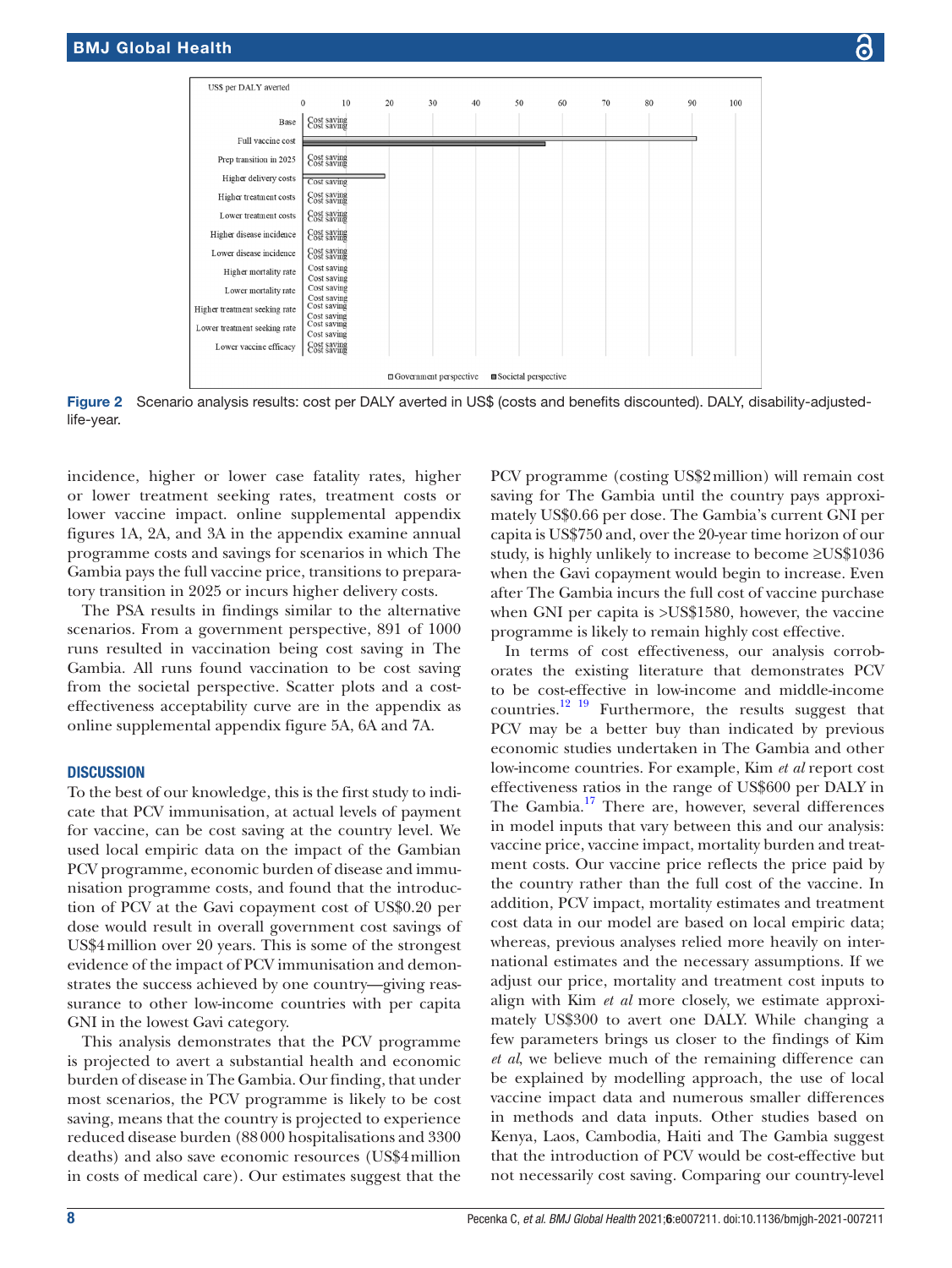cost saving finding with these other low-income countries suggests a qualitative difference in cost-effectiveness at different income levels or levels of cofinancing. Countries in the lowest Gavi category may be more likely have cost-saving PCV programmes compared with those with GNI per capita ≥US\$1036, at which level the PCV copayment begins to increment each year, or when GNI per capita is >US\$1580 and countries transition to the Gavi tail price for PCV. This difference is primarily related to the Gavi copayment per dose. A Ugandan study using assumed inputs did conclude that vaccination would be cost saving with an assumed vaccine price of US\$0.15[.16](#page-9-22) Our finding using empiric data supports this and other earlier modelling studies based on assumed inputs in low-income countries that the threshold vaccine cost for PCV to be cost-saving at country-level is around US\$0.5 to US\$1 per dose. This evaluation is most sensitive to rates of child mortality.<sup>[31](#page-10-1)</sup> Even when the use of PCV is not costsaving, all previous studies have found it highly cost effective in low-income countries.

In addition to comparisons with the existing literature, we systematically examined the inputs most likely to influence our results through scenario analysis. We examined change in disease burden, vaccine impact and changes in various cost inputs. While results from these scenarios vary in terms of the overall impact of the vaccine programme, costs and incremental cost effectiveness ratio (ICER), findings consistently show that PCV is impactful and highly likely to be cost saving in The Gambia. The base scenario results suggest PCV to be both less costly and more effective than no vaccination. Thus, PCV would be a high value investment under any cost effectiveness threshold. While ICERs are now less commonly compared with an international income per capita threshold even under the least favourable scenario in which The Gambia pays the full vaccine cost, the ICER (US\$91/US\$56 per DALY averted from the government/societal perspective) is still less than 15% of per capita GNI meaning it is highly cost effective by nearly all measures.

Many low-income and middle-income countries are facing increasing budget pressure, especially those that are transitioning from Gavi support. While The Gambia can still rely on support from Gavi for the foreseeable future, carefully selecting cost-effective and affordable interventions is essential. In a limited budget environment, PCV appears to be an impactful and cost-saving intervention. Our findings also align with a recent analysis from Kenya showing that continuing the PCV programme after transitioning from Gavi support, although not cost-saving, is highly cost-effective.<sup>[19](#page-9-10)</sup>

This analysis has several limitations. It utilises a commonly used model that is static and does not account for herd protection, disease burden shifting to older age groups or serotype replacement. $32$  The vaccine impact inputs in the model, however, were designed to capture reductions in disease among unvaccinated children and captured herd effects by evaluating reductions in

total disease burden, including unvaccinated children and those that received partial vaccination. We omitted disease burden and PCV impact in older children and adults due to associated herd protection as well as the potential for disease to shift to older age groups. This is a limitation of our approach. Findings from Kenya and The Gambia, although with limited precision, do suggest that PCV is associated with herd protection in older children and adults.<sup>8-10</sup> Our approach does not allow us to assess serotype replacement over time. However, our modelling is informed by 10 years of population-based surveillance data which partially alleviates concerns of serotype replacement over this time. Overall, it is difficult to project how the use of a static model may affect our results. The omission of herd protection in older age groups will have led to some underestimation of the costeffectiveness while our inability to fully capture serotype replacement or a potential age shift to older adults would have the opposite effect. While the authors recognise the limitations of a static model, we proceeded within a static framework due to benefits of easier interpretation and fewer input data requirements

We also exclude relative coverage from our analysis meaning that we assume independence between those that receive vaccination and those most likely to become ill. In both cases, we believe the impact on the analysis is small due to high vaccination coverage in The Gambia. Given that our local estimates of systems costs associated with vaccine delivery are low relative to the international literature, we also examine scenarios with greater programmatic costs. In addition, we extrapolate disease surveillance from one region to the entire country and recognise the limitations to this approach.

One of the key strengths of this work is the extensive engagement with the health system in The Gambia and the local context. This study benefits from a wealth of local data, including disease surveillance, health system utilisation, vaccine impact and programmatic and health system costs. Importantly, our findings are highly relevant to the 30 very low-income countries that are unlikely to begin the process of transition from Gavi support in the next 10 years. The budgetary challenges to make PCV copayments to Gavi are worthwhile as overall government spending is likely to be reduced by vaccination. Very lowincome countries that have not yet introduced PCV due to problems of finance, vaccine coverage or other operational factors (eg, South Sudan, Somalia and Guinea) can be motivated to overcome these challenges given the likely cost savings if able to introduce PCV with reasonable coverage. In general, policymakers in low-income countries should have confidence in their decision to introduce PCV and maintain their vaccination programme in the coming years.

Acknowledgements The Gambia Government, Upper River Region, Regional Health Team delivered the PCV. Surveillance was conducted at the Basse Major Health Centre and government health facilities in Gambissara, Demba Kunda, Fatoto, Garawol, Sabi and Koina. We thank all staff of the MRC Basse Field Station and the residents of the BHDSS for supporting the study.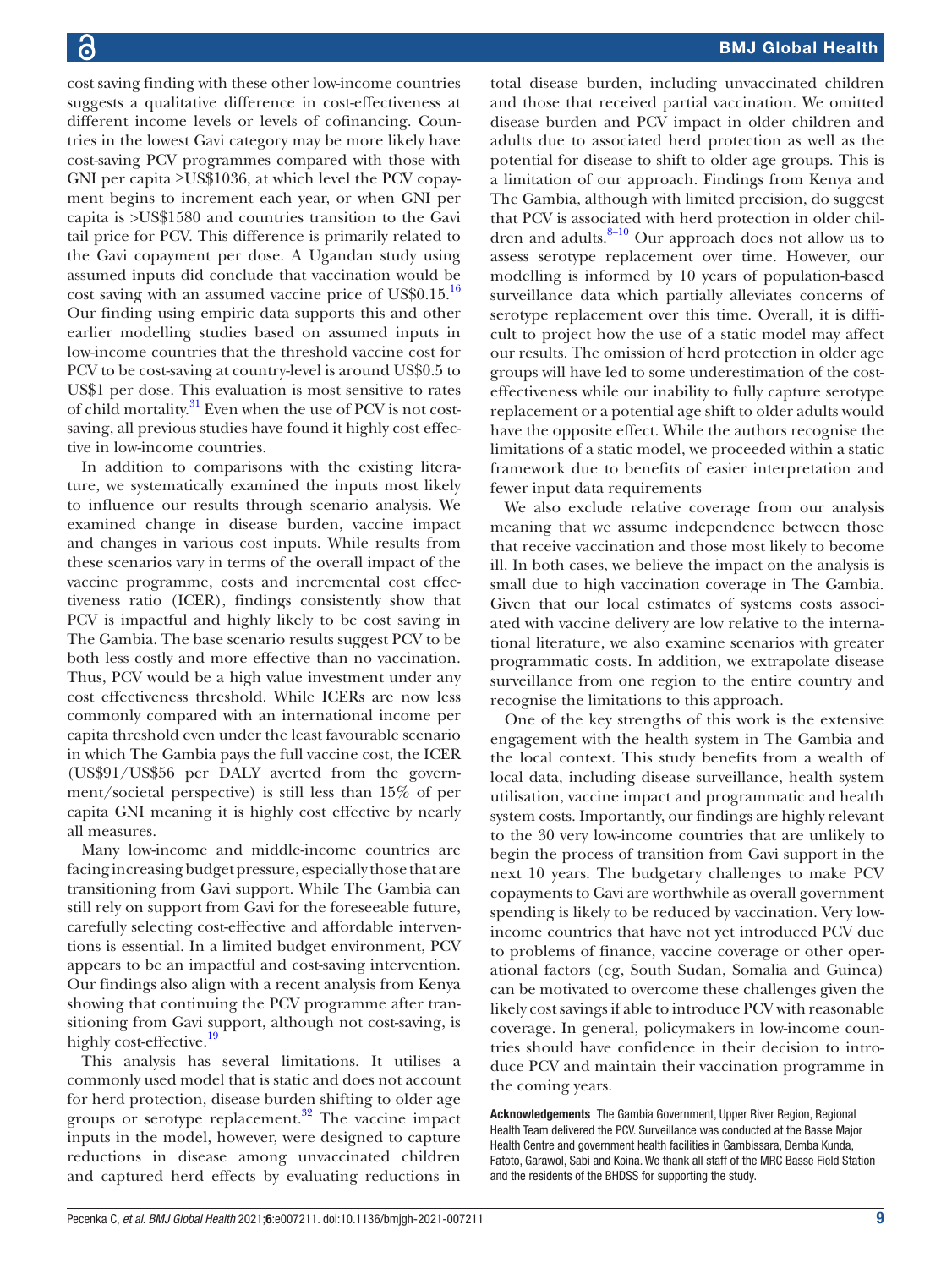### BMJ Global Health

Contributors GM and DA proposed the study idea. GM established and oversaw the surveillance system. IH supervised the collection of clinical, demographic and vaccination data and conducted the analysis of access to care. EU led the studies of PCV introductory costs and the economic burden of pneumococcal disease. SS provided technical and administrative support from the Ministry of Health in The Gambia. GM, EU and IH accessed and verified the data. CP, GM, EV and DA developed the analysis plan and performed the cost-effectiveness analysis. CP, GM, EV and DA interpreted the findings. CP, GM and EV drafted the paper and all authors contributed to the writing of the final manuscript. CP and GM acted as guarantor of this study. It was not appropriate or possible to involve patients or the public in the design, or conduct, or reporting or dissemination plans of our research.

Funding Gavi, The Vaccine Alliance; Bill & Melinda Gates Foundation; MRC (UK); Pfizer. The surveillance study was funded by Gavi's PneumoADIP—Bloomberg School of Public Health, Johns Hopkins University; Pfizer (WI222797) and MRC (UK). The surveillance study was also funded, in part, by the Bill & Melinda Gates Foundation (OPP1020327). Under the grant conditions of the foundation, a Creative Commons Attribution 4.0 Generic License has already been assigned to the Author Accepted Manuscript version that might arise from the submission. The findings and conclusions contained within are those of the authors and do not necessarily reflect positions or policies of the Bill & Melinda Gates Foundation. The studies of PCV introduction costs and costs of pneumococcal disease were funded by PATH (G17249).

Competing interests None declared.

Patient consent for publication Not required.

Ethics approval This study does not involve human participants.

Provenance and peer review Not commissioned; externally peer reviewed.

Data availability statement All data relevant to the study are included in the article or uploaded as supplementary information.

Supplemental material This content has been supplied by the author(s). It has not been vetted by BMJ Publishing Group Limited (BMJ) and may not have been peer-reviewed. Any opinions or recommendations discussed are solely those of the author(s) and are not endorsed by BMJ. BMJ disclaims all liability and responsibility arising from any reliance placed on the content. Where the content includes any translated material, BMJ does not warrant the accuracy and reliability of the translations (including but not limited to local regulations, clinical guidelines, terminology, drug names and drug dosages), and is not responsible for any error and/or omissions arising from translation and adaptation or otherwise.

Open access This is an open access article distributed in accordance with the Creative Commons Attribution 4.0 Unported (CC BY 4.0) license, which permits others to copy, redistribute, remix, transform and build upon this work for any purpose, provided the original work is properly cited, a link to the licence is given, and indication of whether changes were made. See: [https://creativecommons.org/](https://creativecommons.org/licenses/by/4.0/) [licenses/by/4.0/](https://creativecommons.org/licenses/by/4.0/).

#### <span id="page-9-0"></span>**REFERENCES**

- 1 Wahl B, O'Brien KL, Greenbaum A, *et al*. Burden of streptococcus pneumoniae and haemophilus influenzae type B disease in children in the era of conjugate vaccines: global, regional, and national estimates for 2000-15. *[Lancet Glob Health](http://dx.doi.org/10.1016/S2214-109X(18)30247-X)* 2018;6:e744–57.
- <span id="page-9-1"></span>2 Cutts FT, Zaman SMA, Enwere G, *et al*. Efficacy of nine-valent pneumococcal conjugate vaccine against pneumonia and invasive pneumococcal disease in the Gambia: randomised, double-blind, placebo-controlled trial. *[Lancet](http://dx.doi.org/10.1016/S0140-6736(05)71876-6)* 2005;365:1139–46.
- <span id="page-9-2"></span>3 Usuf E, Mackenzie G, Sambou S, *et al*. The economic burden of childhood pneumococcal diseases in the Gambia. *[Cost Eff Resour](http://dx.doi.org/10.1186/s12962-016-0053-4)  [Alloc](http://dx.doi.org/10.1186/s12962-016-0053-4)* 2016;14:4.
- <span id="page-9-3"></span>4 The World Bank Group. GDP per capita (current US\$). World bank open data, 2020. Available: [https://data.worldbank.org/indicator/NY.](https://data.worldbank.org/indicator/NY.GNP.PCAP.CD?locations=GM) [GNP.PCAP.CD?locations=GM](https://data.worldbank.org/indicator/NY.GNP.PCAP.CD?locations=GM) [Accessed 30 Dec 2020].
- <span id="page-9-4"></span>5 Mackenzie GA, Plumb ID, Sambou S, *et al*. Monitoring the introduction of pneumococcal conjugate vaccines into West Africa: design and implementation of a population-based surveillance system. *[PLoS Med](http://dx.doi.org/10.1371/journal.pmed.1001161)* 2012;9:e1001161.
- 6 Mackenzie GA, Hill PC, Jeffries DJ, *et al*. Effect of the introduction of pneumococcal conjugate vaccination on invasive pneumococcal disease in the Gambia: a population-based surveillance study. *[Lancet Infect Dis](http://dx.doi.org/10.1016/S1473-3099(16)00054-2)* 2016;16:703–11.
- <span id="page-9-18"></span>7 Mackenzie GA, Hill PC, Sahito SM, *et al*. Impact of the introduction of pneumococcal conjugate vaccination on pneumonia in the

Gambia: population-based surveillance and case-control studies. *[Lancet Infect Dis](http://dx.doi.org/10.1016/S1473-3099(17)30321-3)* 2017;17:965–73.

- <span id="page-9-5"></span>8 , Mackenzie GA, Hill PC, *et al*, Gambia Pneumococcal Surveillance Group. Impact of the introduction of pneumococcal conjugate vaccination on invasive pneumococcal disease and pneumonia in the Gambia: 10 years of population-based surveillance. *[Lancet Infect](http://dx.doi.org/10.1016/S1473-3099(20)30880-X) [Dis](http://dx.doi.org/10.1016/S1473-3099(20)30880-X)* 2021;21:1293–302.
- <span id="page-9-6"></span>9 Hammitt LL, Etyang AO, Morpeth SC, *et al*. Effect of ten-valent pneumococcal conjugate vaccine on invasive pneumococcal disease and nasopharyngeal carriage in Kenya: a longitudinal surveillance study. *[Lancet](http://dx.doi.org/10.1016/S0140-6736(18)33005-8)* 2019;393:2146–54.
- 10 Silaba M, Ooko M, Bottomley C, *et al*. Effect of 10-valent pneumococcal conjugate vaccine on the incidence of radiologicallyconfirmed pneumonia and clinically-defined pneumonia in Kenyan children: an interrupted time-series analysis. *[Lancet Glob Health](http://dx.doi.org/10.1016/S2214-109X(18)30491-1)* 2019;7:e337–46.
- <span id="page-9-7"></span>11 International Vaccine Access Center (IVAC). *Johns hopkins bloomberg school of public health. VIEW-hub report: global vaccine introduction and implementation*. Baltimore, MD: Johns Hopkins Bloomberg School of Public Health, 2019
- <span id="page-9-8"></span>12 Saokaew S, Rayanakorn A, Wu DB-C, *et al*. Cost effectiveness of pneumococcal vaccination in children in low- and middleincome countries: a systematic review. *[Pharmacoeconomics](http://dx.doi.org/10.1007/s40273-016-0439-3)* 2016;34:1211–25.
- 13 Maurer KA, Chen H-F, Wagner AL, *et al*. Cost-effectiveness analysis of pneumococcal vaccination for infants in China. *[Vaccine](http://dx.doi.org/10.1016/j.vaccine.2016.10.051)* 2016;34:6343–9.
- 14 Sundaram N, Chen C, Yoong J, *et al*. Cost-effectiveness of 13-valent pneumococcal conjugate vaccination in Mongolia. *[Vaccine](http://dx.doi.org/10.1016/j.vaccine.2016.12.070)* 2017;35:1055–63.
- <span id="page-9-9"></span>15 Ayieko P, Griffiths UK, Ndiritu M, *et al*. Assessment of health benefits and cost-effectiveness of 10-valent and 13-valent pneumococcal conjugate vaccination in Kenyan children. *[PLoS One](http://dx.doi.org/10.1371/journal.pone.0067324)* 2013;8:e67324.
- <span id="page-9-22"></span>16 Tate JE, Kisakye A, Mugyenyi P, *et al*. Projected health benefits and costs of pneumococcal and rotavirus vaccination in Uganda. *[Vaccine](http://dx.doi.org/10.1016/j.vaccine.2010.12.122)* 2011;29:3329–34.
- <span id="page-9-21"></span>17 Kim S-Y, Lee G, Goldie SJ. Economic evaluation of pneumococcal conjugate vaccination in the Gambia. *[BMC Infect Dis](http://dx.doi.org/10.1186/1471-2334-10-260)* 2010;10:260.
- 18 Kebede TT, Svensson M, Addissie A, *et al*. Cost-effectiveness of childhood pneumococcal vaccination program in Ethiopia: results from a quasi-experimental evaluation. *[BMC Public Health](http://dx.doi.org/10.1186/s12889-019-7423-8)* 2019;19:1078.
- <span id="page-9-10"></span>19 Ojal J, Griffiths U, Hammitt LL, *et al*. Sustaining pneumococcal vaccination after transitioning from Gavi support: a modelling and cost-effectiveness study in Kenya. *[Lancet Glob Health](http://dx.doi.org/10.1016/S2214-109X(18)30562-X)* 2019;7:e644–54.
- <span id="page-9-11"></span>20 Gavi, The Vaccine Alliance. Co-financing policy. Gavi, the vaccine alliance, 2020. Available: [https://www.gavi.org/programmes](https://www.gavi.org/programmes-impact/programmatic-policies/co-financing-policy)[impact/programmatic-policies/co-financing-policy](https://www.gavi.org/programmes-impact/programmatic-policies/co-financing-policy) [Accessed 22 Sep 2020].
- <span id="page-9-20"></span>21 Gavi, The Vaccine Alliance. Product information for vaccines and cold chain equipment, 2020. Available: [https://www.gavi.org/our](https://www.gavi.org/our-alliance/market-shaping/product-information-vaccines-cold-chain-equipment)[alliance/market-shaping/product-information-vaccines-cold-chain](https://www.gavi.org/our-alliance/market-shaping/product-information-vaccines-cold-chain-equipment)[equipment](https://www.gavi.org/our-alliance/market-shaping/product-information-vaccines-cold-chain-equipment) [Accessed 22 Sep 2020].
- <span id="page-9-12"></span>22 Gavi, The Vaccine Alliance. Country hub. Gavi, the vaccine alliance, 2020. Available: [https://www.gavi.org/programmes-impact/country](https://www.gavi.org/programmes-impact/country-hub)[hub](https://www.gavi.org/programmes-impact/country-hub) [Accessed 21 Aug 2019].
- <span id="page-9-13"></span>23 PAHO/WHO. Provac toolkit | providing tools to support vaccine decision making at country-level, 2021. Available: [https://www.paho.](https://www.paho.org/provac-toolkit/) [org/provac-toolkit/](https://www.paho.org/provac-toolkit/) [Accessed 20 Apr 2021].
- <span id="page-9-14"></span>24 IDSI Health. Bill and Melinda gates foundation. Gates reference case. Available: [https://www.idsihealth.org/wp-content/uploads/](https://www.idsihealth.org/wp-content/uploads/2016/05/Gates-Reference-case-what-it-is-how-to-use-it.pdf) [2016/05/Gates-Reference-case-what-it-is-how-to-use-it.pdf](https://www.idsihealth.org/wp-content/uploads/2016/05/Gates-Reference-case-what-it-is-how-to-use-it.pdf)  [Accessed 20 Oct 2021].
- <span id="page-9-15"></span>25 The World Bank Group. World development indicators. DataBank, 2020. Available: [https://databank.worldbank.org/reports.aspx?](https://databank.worldbank.org/reports.aspx?source=world-development-indicators) [source=world-development-indicators](https://databank.worldbank.org/reports.aspx?source=world-development-indicators) [Accessed 22 Sep 2020].
- <span id="page-9-16"></span>26 Moïsi JC, Nokes DJ, Gatakaa H, *et al*. Sensitivity of hospital-based surveillance for severe disease: a geographic information system analysis of access to care in Kilifi district, Kenya. *[Bull World Health](http://dx.doi.org/10.2471/BLT.10.080796)  [Organ](http://dx.doi.org/10.2471/BLT.10.080796)* 2011;89:102–11.
- <span id="page-9-17"></span>27 Global Burden of Disease Collaborative Network. Global burden of disease study 2016 (GBD 2016) disability weights, 2017. Available: [http://ghdx.healthdata.org/record/ihme-data/gbd-2016-disability](http://ghdx.healthdata.org/record/ihme-data/gbd-2016-disability-weights)[weights](http://ghdx.healthdata.org/record/ihme-data/gbd-2016-disability-weights) [Accessed 22 Sep 2020].
- <span id="page-9-19"></span>28 Scott S, Odutola A, Mackenzie G, *et al*. Coverage and timing of children's vaccination: an evaluation of the expanded programme on immunisation in the Gambia. *[PLoS One](http://dx.doi.org/10.1371/journal.pone.0107280)* 2014;9:e107280.
- 29 The Government of Gambia. *GAVI alliance annual progress report 2013*. Gavi, The Vaccine Alliance, 2014.